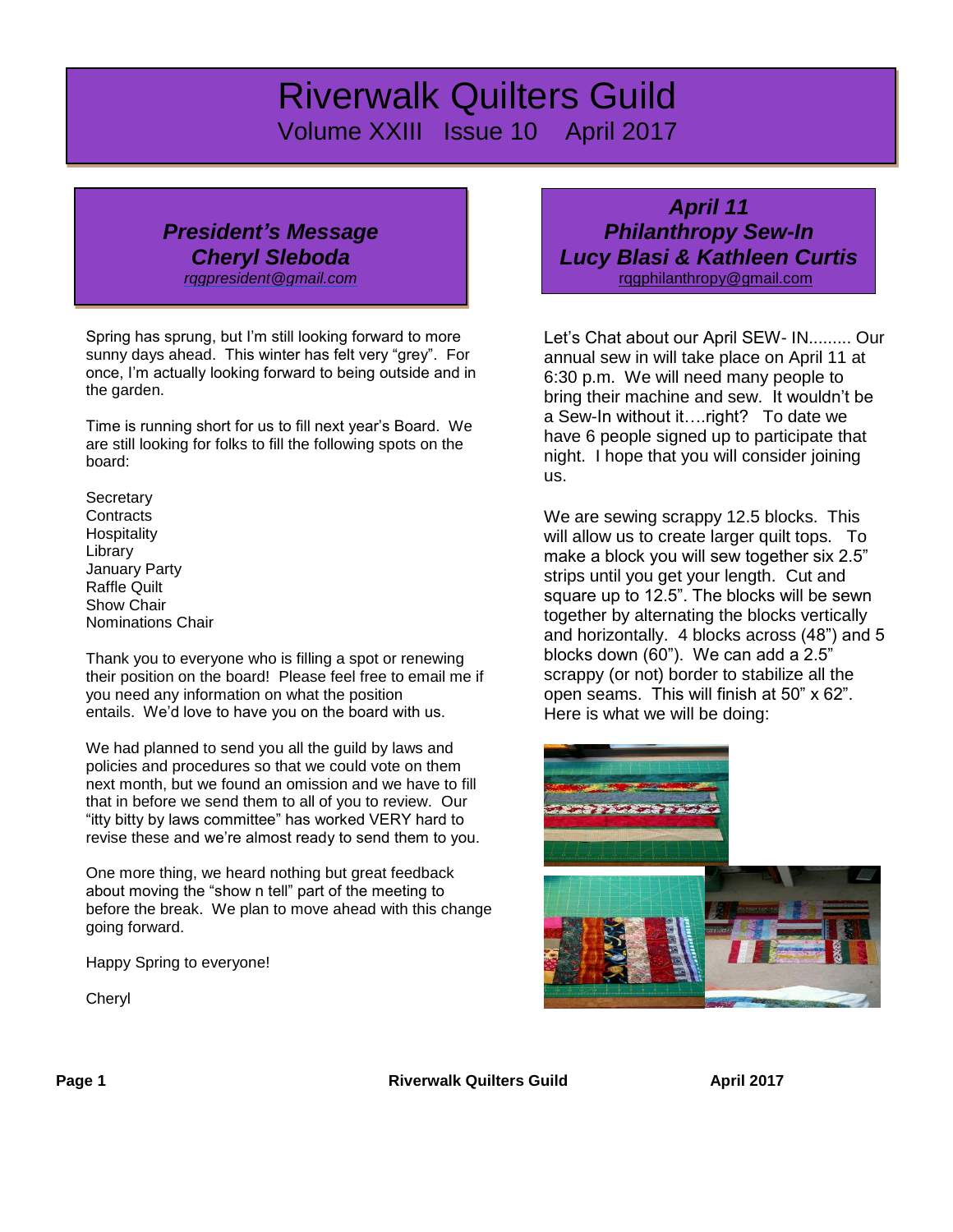If you will be Sewing….

Bring your machine, thread and anything else you need to sew. Pre-cut strips will be provided. You will be sewing strips together for blocks, sewing blocks into rows and sewing rows together to complete the quilt top. To make our Sew-In a success, please consider Sewing.

We have other tasks that will require a few members to help with:

Cutting – Bring a rotary cutter, mat and ruler. You will be cutting strips and trimming blocks.

Ironing – We will have three ironing stations possibly 4. Irons and boards will be supplied.

Prepping and Assembly – You will be assisting people who are sewing. Gather strips to be sewn, prepping blocks for row construction and assembling row for top completion.

IF you have any questions, please feel free to contact us directly by phone or email us. You can sew blocks at home and turn in at the April Sew In. We have donated fabric available to use for strips. We cut strips at the February retreat so we have a good start.

### **What to Bring April 11**

- Name Tags
- **Sewing Equipment**
- Treats if you signed up and favorite mug

#### **At the March Meeting we received the following:**

#### **Quilt**

Terri Hayes -1 Judy Long -2 Linda Yokelson – 1 Heidi Enright – 1 Lyn Kmiecik -

### **Quilt Tops**

Darlene Schille -1 Camille Padilla – 1 Joan Dolinar – 1 Jean Hilderbrand - 1

### **Bird House Squares**

Kathleen Herback - 4 Mary Walschot - 4

## **Heart Pillows**

Joan Dolinar – 3

#### **Miscellaneous Donations**

Norma Beckemeier 2 flannel receiving blankets, 1 fleece blanket kit

#### **Sew in Blocks**

Mary Walschot – 5 Yvette Thorn – 10

**Cutting Strips for the Sew In** Karen Jordan – one bag of many 2.5 strips

#### **The following members have helped with finishing work:**

Anita Nothdurft – binding work – 1 returned Darlene Schille – binding work – 1 returned Donna Millican – binding work – 2 returned Nancy Niswander – binding work -1 returned

As always, if we have missed anyone or misspelled your name we are very sorry.

Thank you to all for your help with Philanthropy Sewing and for all you do to support us.

**Page 2 Riverwalk Quilters Guild April 2017**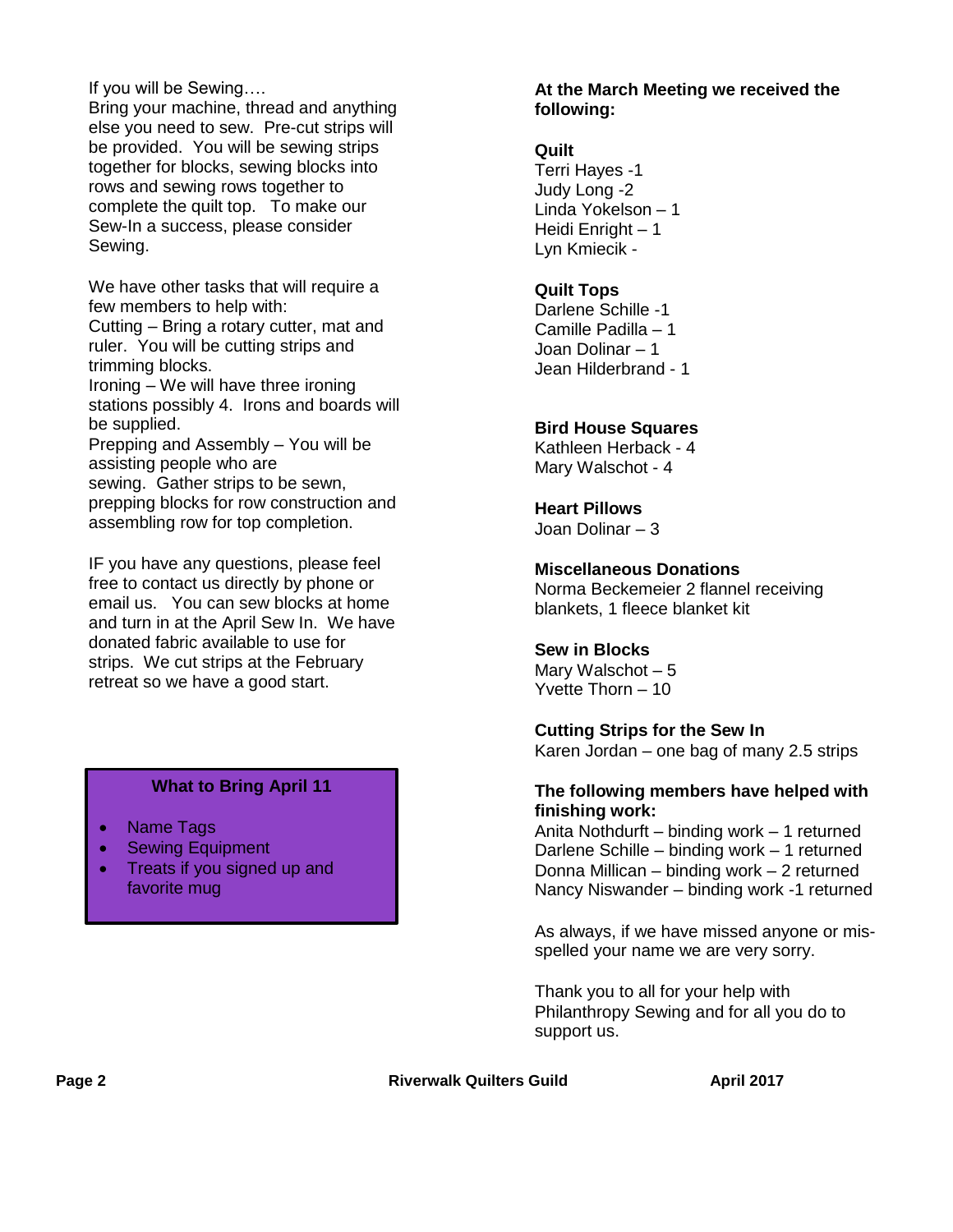# *May 9 Lisa Binkley "Adding Sparkle & Texture to your Quilts"*

Lisa Binkley holds a B.S. in Textiles & Design from the University of Wisconsin-Madison and a Master's in Urban Planning from the University of Wisconsin-Milwaukee. Formerly a public policy analyst, she has maintained an active fiber art studio since 2000 and exhibits her award-winning work nationwide. Her work has been selected for inclusion in major exhibitions including those of the American Quilters' Society, International Quilt Association, Crafts National, CraftForms, and Wisconsin Artists Biennia. Lisa and her artwork have been featured on local and national television, in internationally-distributed books and magazines, and in many local publications. Her art is represented in private and corporate collections. Lisa enjoys sharing her passion for fiber and beads through her artwork, classes, and lectures, and she teaches throughout the U.S. She lives in Madison, Wisconsin with her husband, their two young-adult children, and their sweet fluffy dog.

Whether you're interested in trying bead embellishment for the first time or you've done some embellishment but are looking for additional inspiration, this lecture is for you. You'll learn step-by-step instructions for embellishing your quilts and garments with beads and see 75-100 images of Lisa's beadwork for additional inspiration. This lecture includes the display of some of Lisa's quilts and smaller framed work and is about 1 hour in length, including time for Q&A with the audience.

# *May 10 Workshop Lisa Binkley Bead Embroidered Mini* Quilts

**There are several openings for the May beading workshop with Lisa Binkley. It is on Wednesday, May 10 from 9:30-4:00 in the classroom at Quilter's Quest. Your fee will cover supplies provided by Lisa, and no sewing machines are needed. If you have any questions, email Lenore at [lenorehrejsa@hotmail.com.](mailto:lenorehrejsa@hotmail.com)**

In this workshop students explore both simple and more complex bead embroidery techniques while creating a beautiful beaded mini quilt for their home, as a gift for someone special, or to be incorporated into a wearable art object such as a jacket or small handbag. Lisa makes kits containing the ornate fabric base for each project as well as coordinated beads and thread and detailed instructions. The beads for each project are carefully selected to represent a wide range of the beautiful shapes, sizes, and finishes of beads available today.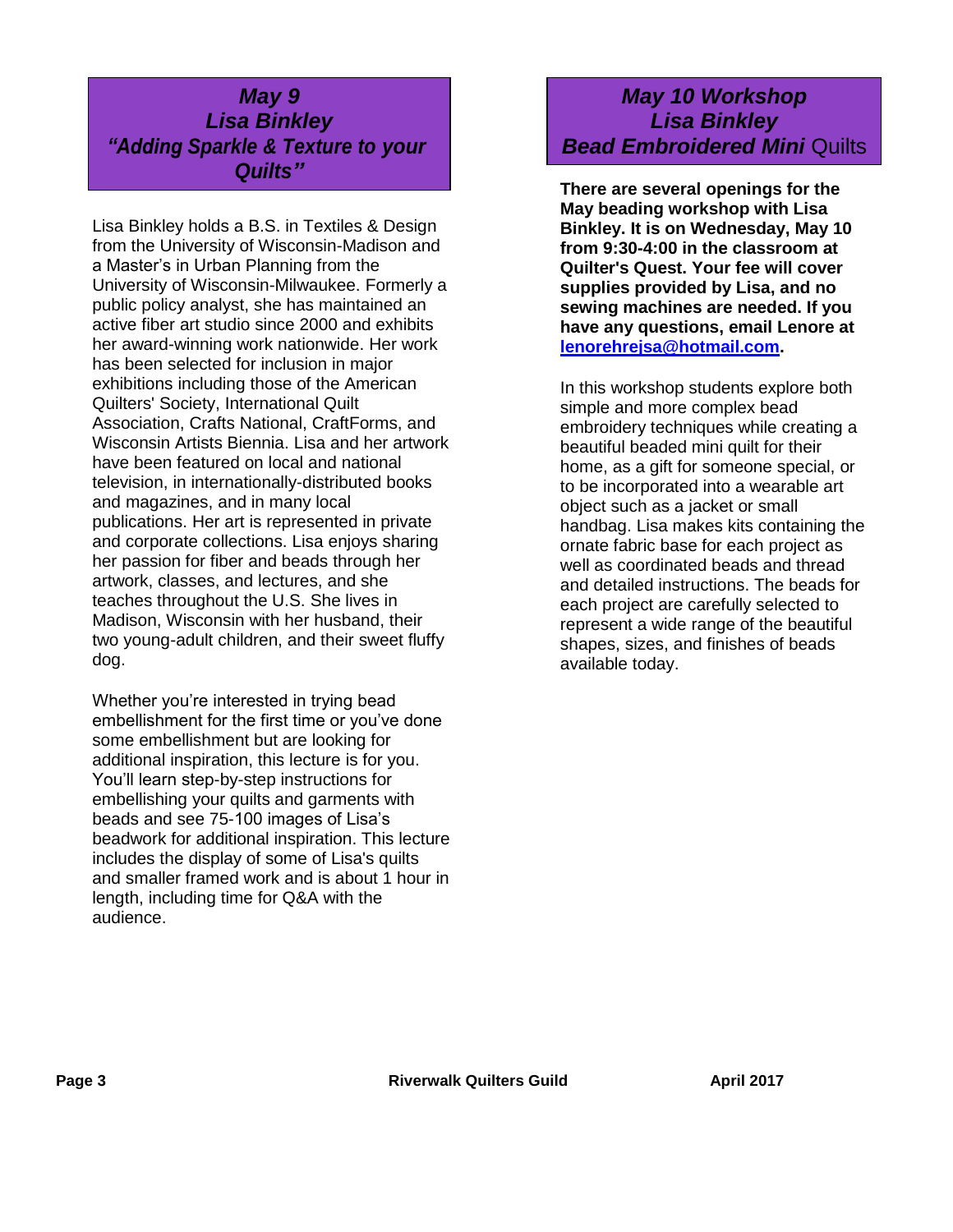## *June 13, 2017 Susan Cleveland of Pieces be with You*

Susan Cleveland is known for her enthusiasm and clever solutions to quilting challenges. She has enjoyed teaching her techniques and meeting quilters internationally. Her quilts, showcasing impeccable workmanship and eye catching details, have received seven awards at International Quilt festivals in Houston and many other shows.

Join us with one of the most enthusiastic personalities for ooo's and aaahs and laughter to learn a plethora of tips to increase accuracy and add fresh, interesting details with piping, prairie points, heavy threads and embellishments. See how to take show pieces to new levels and add charming surprises to simple pieces. Susan will share the live quilts with close-ups through the projector so you're sure to see oodles of detail. Don't miss out on this good time.

### *June 14, 2017 Susan Cleveland Workshop*

Susan's workshop on Disappearing Dresdens will be held the Wednesday after our meeting. This will be a project workshop where we will be sewing and cutting based on her Dresden Plate techniques and pattern.

The workshop will be held at a new location for the guild, Naperville Bank and Trust, on the corner of Aurora Ave and Fort Hill Drive. The time is from  $9:00 - 3:30$  and the cost is \$65 and \$5 for lunch if you choose. Please join us for a fun

## *Small Quilt Auction Chair Needed*

As you may know, the Guild is in need of a Chairperson(s) to lead the auction in October 2017. This is a great opportunity to be involved with an exciting fundraising event for the guild. This role also lends itself to being a shared role, if you would prefer to take on the role with another. If you have good organizational skills, then you are qualified! As exiting Chair, I will provide you with the guidance to be successful….I will not let you fail. So, if you have been considering stepping up to an active role, please let me know and I will be glad answer any questions. Thanks for your consideration.

Rosemary Sanza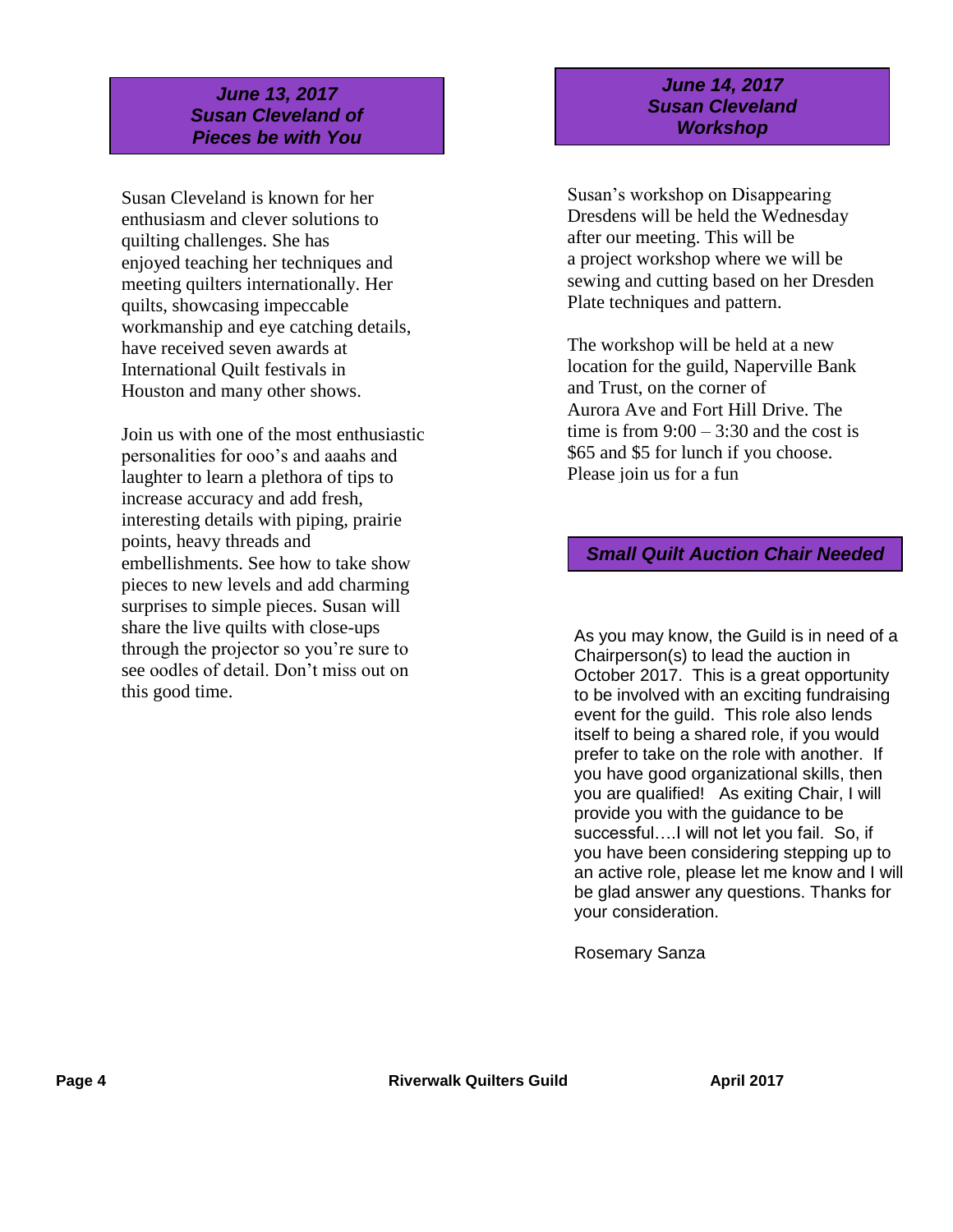## *Hospitality Tracy Husch-Lissak [rqghospitality@gmail.com](file:///C:/Users/Sandra/Documents/RQG%20Newsletter/rqghospitality@gmail.com)*

Hello members!

I would like to invite you to bring sweet and savory treats for the April meeting. We will all be very busy working on philanthropic quilts and will need an occasional break.

Thank you for continuing to bring mugs from home to help us go green! Thank you!

Tracy Husch-Lissak

*Membership Yvette Thorn & Linda Kurcz [rqgmembership@gmail.com](mailto:rqgmembership@gmail.com)*

Membership stands at 111 members. There were 50 members at the March meeting. Membership renewals will begin in May for 2017-18 as we approach the end of this membership year in July. Annual membership dues are \$35.

Thank you, Linda & Yvette

## *Carol Rubek & Judy Long Library News [rqglibrarian@gmail.com](mailto:rqglibrarian@gmail.com)*

We have had requests for new books. They have been ordered and should be available at our next meeting.

> 1. Catherine Redford: Modern Machine **Quilting**

2. Tula Pink's City Sampler: 100 Modern Quilt Blocks

3. Denyse Schmidt: Modern Quilts, Traditional Inspiration

4. Cynthia England: Picture Piecing: Creating Dramatic Quilts

If anyone has any other requests, please notify Carol Rubeck or Judy Long

*Special Events Sue Damitz, Darlene Ebel and Nancy Ebel rqgspecialevents@gmail.com*

### **Member's Subsidize Sewing Retreat**

Looming Replace three a year at the commit-We raised the idea to have the Subsidize Sewing Retreat twice a year at the the go ahead, so we will start working on a date for the Fall Retreat. We will publish the date in the newsletter once the date is determined.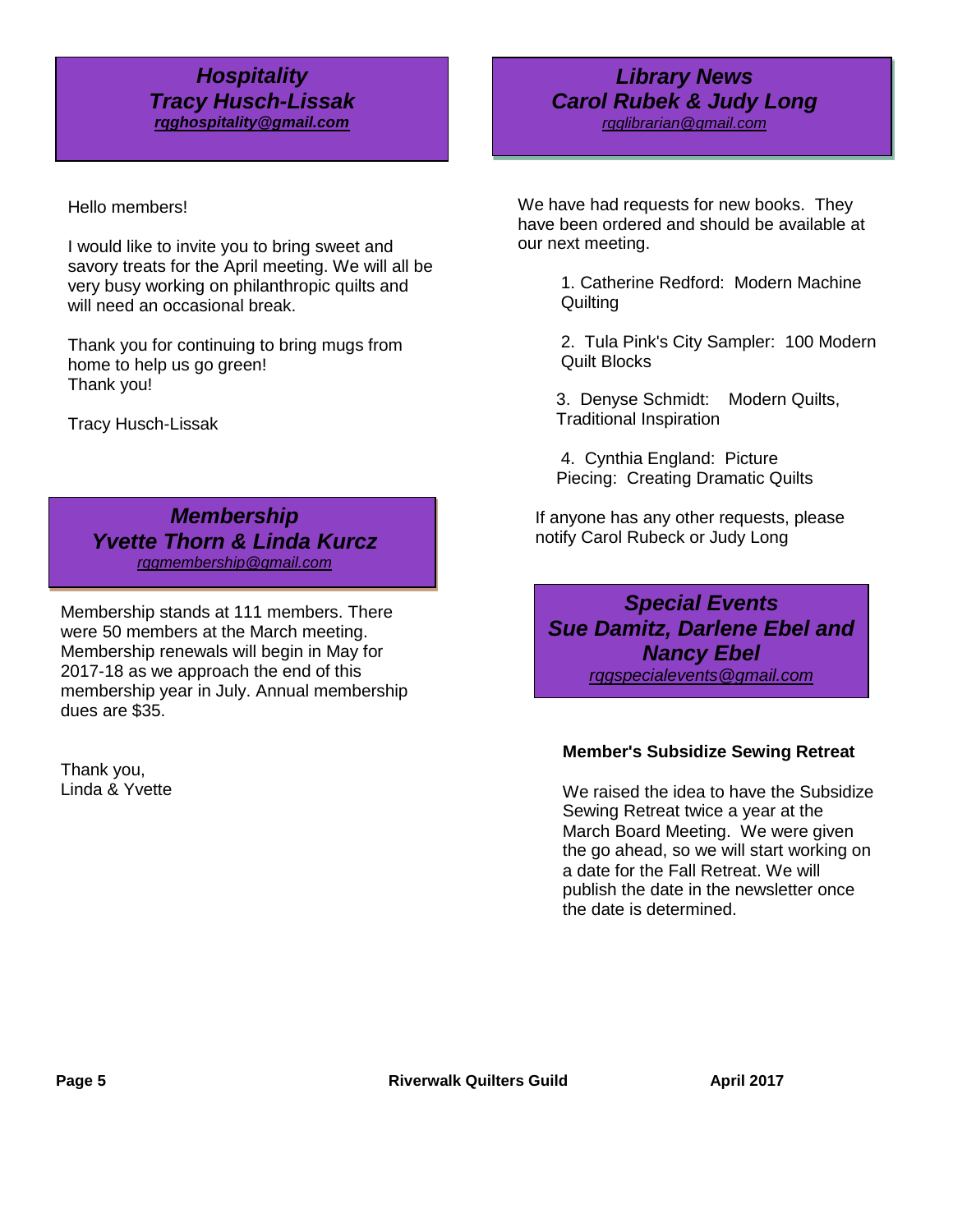## **2017 Riverwalk Quilters Guild Quilt Challenge**

We have 24 members signed up for the Quilt Challenge, Two Color Quilt. The challenge information rules are included in this newsletter and posted on the website at [http://www.riverwalkquilters.com/quilt-](http://www.riverwalkquilters.com/quilt-challenge-2017.html)

[challenge-2017.html.](http://www.riverwalkquilters.com/quilt-challenge-2017.html)

See one of us to sign-up for the challenge at the April meeting. The finished projects are due at the May 9, 2017 meeting and voting for 1st, 2nd, and 3rd viewer awards will be done by the attendees that night.

Please contact one of us if you have any questions about the quilt challenge. We are excited to see all the entries by our talented members.

Sue Damitz, Darlene Ebel and Nancy Ebel [rqgspecialevents@gmail.com](mailto:rqgspecialevents@gmail.com)

Sue Damitz

# *Upcoming Midwest and Local Events*

**May 6-8, 2016** Nancy Mahoney lectures and teaches two workshops on her paper piecing a pineapple block with a twist, in three sizes, and Granny's Squares.

Each artist has class limits. Full information is found at illinoisquilters.com. Martha Ross-Mockaitis, IQI [mrossmockaitis@gmail.com](mailto:mrossmockaitis@gmail.com)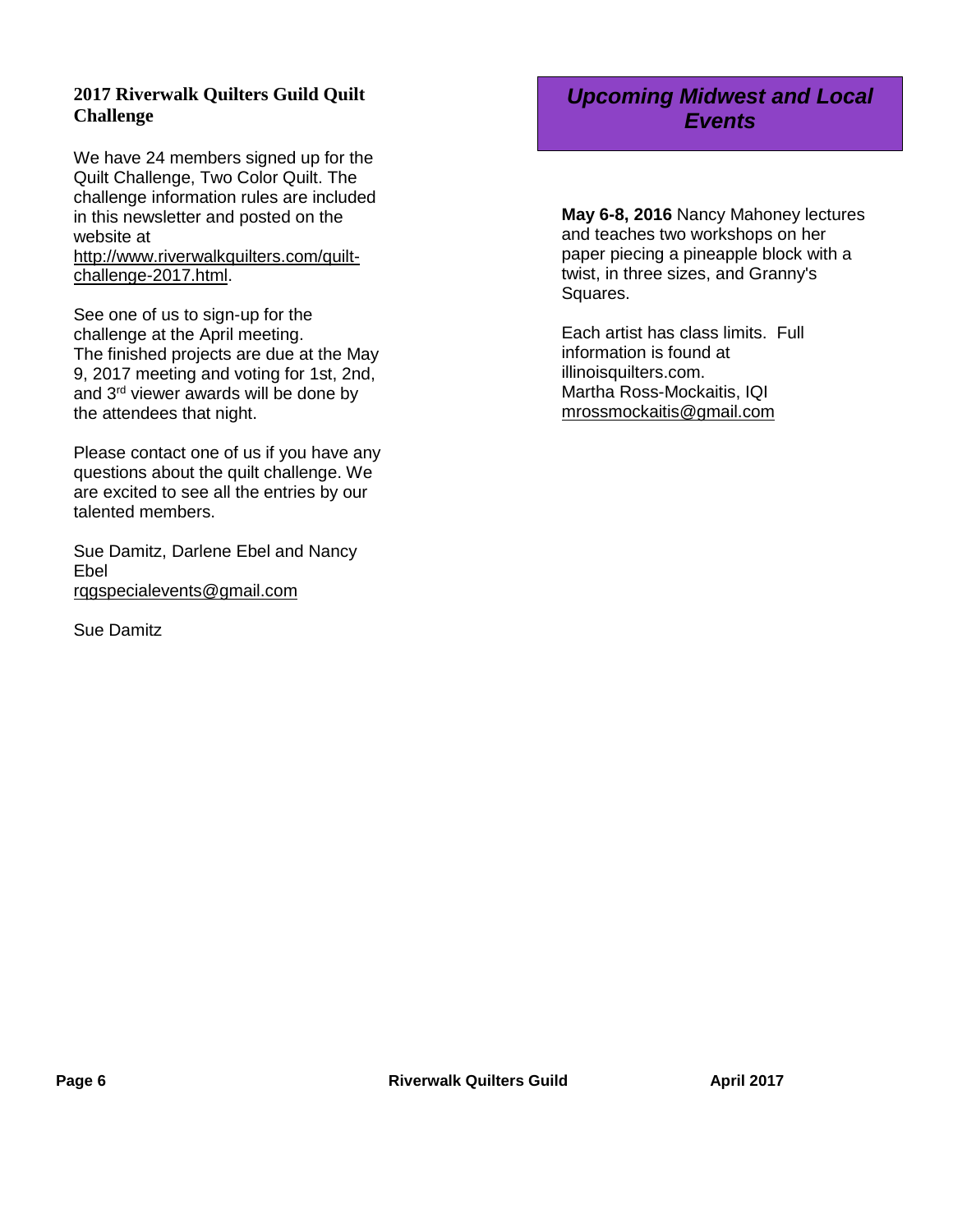# **2017 Riverwalk Quilters Guild Quilt Challenge Theme: Two Color Quilt**

# General Information:

- 1. You must be a member to participate
- 2. \$5 fee to enter and get the rules and information; \$5 refundable if challenge is completed.
- 3. Only one entry per person
- 4. First available date to enter is January 10, 2017.
- 5. Finished projects are due on May 9, 2017, 7:00 PM at the meeting
- 6. Voting for 1st, 2nd, and 3rd will take place May 9, 2017 by all those in attendance at the meeting.
- 7. Prizes will be awarded
- 8. All entries may be exhibited at local venues to spread word of our quilting passion

## Rules:

- 1. Make a quilt/wall hanging/project using only two colors the display of red and white quilts was the inspiration for the challenge. Try grey and tangerine, black and white, pink and blue...
- 2. Any style is fine: traditional, modern, contemporary, art
- 3. Finished size perimeter should be no more than 80", but greater than or equal 20". Examples of permitted sizes are: 20"X20", 10"X30", 16" X 20", 10" X 10", 5"X5"
- 4. The quilt must be totally and completely finished; quilts must have two layers of cloth filled with batting and be quilted
- 5. Attach a 4" sleeve on the back
- 6. Include a label on the back with your name and phone number
- 7. You may add any embellishments as long as they contain only the two colors you chose.
- 8. Attach the entry form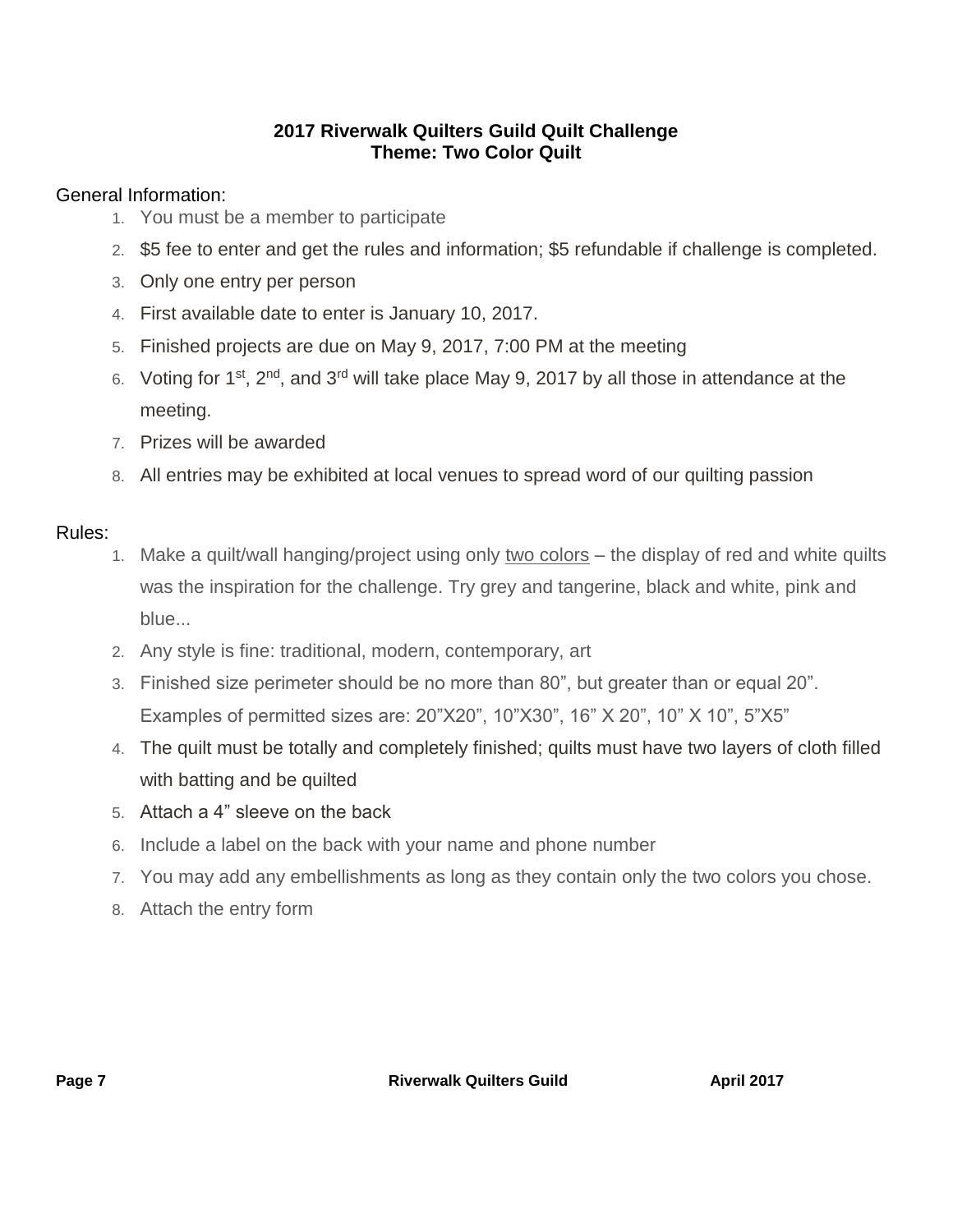# **2017 Riverwalk Quilters Guild Quilt Challenge**

# **Theme: Two Color Quilt**

# **Entry Form**

Please complete and include with your entry.

Name:

Quilt Name

Telephone Number\_\_\_\_\_\_\_\_\_\_\_\_\_\_\_\_\_\_\_\_\_\_\_\_\_\_\_\_\_\_\_\_\_\_\_\_\_\_\_\_\_\_\_\_

Are you a member of the Guild? YES / NO (You need to be to enter the contest.) You will be given the bottom part of the sheet with your Quilt Entry #. This must be given to us at the end of the meeting to reclaim your project.

| Bottom part will be filled in by Committee Member |
|---------------------------------------------------|
| <b>Cut Here</b>                                   |
|                                                   |

Pin on entry for voting identification

# **Quilt Entry #**

**Cut Here**

Given to participant to be returned to reclaim your project

**Quilt Entry #**

**Quilt Entry #** [filled in by Committee Member]

------------------------------